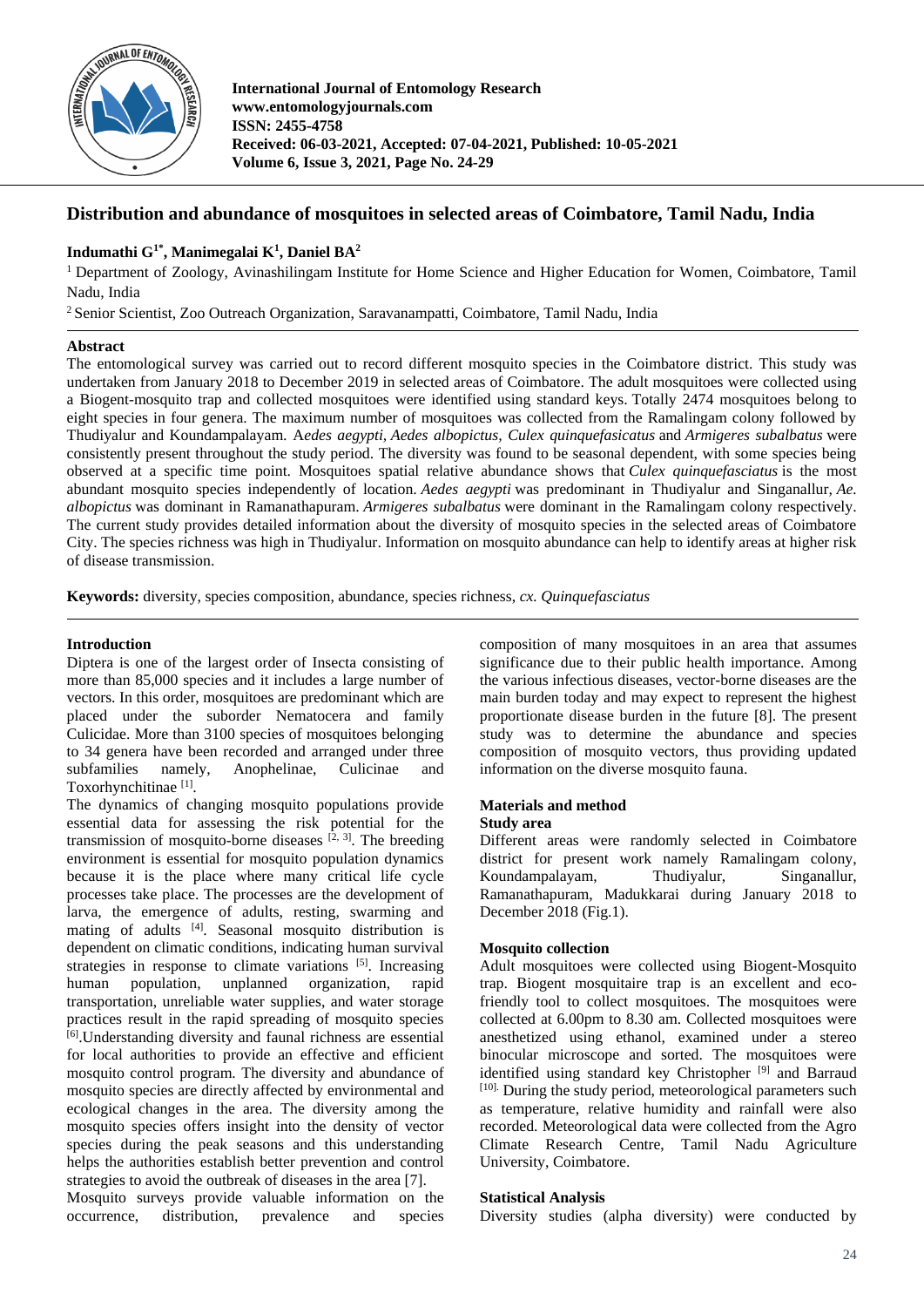calculating, Simpson's<sup>[11]</sup> Dominance Index ( $\lambda$ ) = 1/Σ (Pi2) and Shannon-Wiener<sup>[12]</sup> Diversity Index  $(H') = -\sum pi \ln(Pi)$ Shannon-Weaver diversity index is commonly used to characterize species diversity in a community, according to both abundance and evenness of the species present and Principal Component Analysis (PCA) was carried out using the software PAST (Paleontological Statistics Software package)[13].



**Fig 1:** Location map of selected study areas in Coimbatore

### **Results**

The diversity of mosquitoes recorded in the study showed eight mosquito species belong to four genera, namely *Anopheles, Aedes, Culex* and *Armigeres.* Totally 2474 individuals were collected from the selected areas, among these high mosquitoes population were exhibited in the Ramalingam colony (20.33%) followed by Koundampalayam (15.96%), Thudiyalur (19.88%), Singanallur (10.10%), Ramanathapuram (14.63%) and Madukkarai (19.07%). The four species of mosquitoes were constantly presented during the study period namely, *Ae. aegypti* 23.64% (n=585)*, Ae. albopictus* 5.94% (n=147), *Cx. quinquefasciatus* 55.61 % (n=1376) and *Ar. subalbatus* 12.65% (n=313). Remaining species were recorded as infrequent, which included *An. vittatus* 0.68% (n=17), *Cx. vishnui* 0.36% (n=9), *Cx. gelidus* 0.84% (n=21) were illustrated in fig 2.

*Culex quinquefasicatus* was the predominant species in the Ramalingam colony (n=348) and Koundampalayam (n=237). *Aedes aegypti* was found to be the dominant species in Thudiyalur (n=160) followed by Singanallur (n=119) and *Ae. albopictus* was the most abundant species in Ramanathapuram (n=96) followed by Madukkarai (n=92). The maximum number of *Ae. aegypti* were collected in May (n=86), followed by June, 2018 (n=106) and the minimum number collected in October (n=18) and December 2018 (n=16). *Ar. subalbatus* was highly recorded in the month of March  $(n=50)$  and April 2018 (46) and less number in October (n=8). The adult population of *Cx*. *quinquefasicatus* was the peak in May (n=154) and December (n=152). *Ae. vittatus*, *Culex gelidus, Cx. vishnui* and *Cx. pseudovishnui* were found to be less in numbers but they present throughout the study period were depicted in Table-I.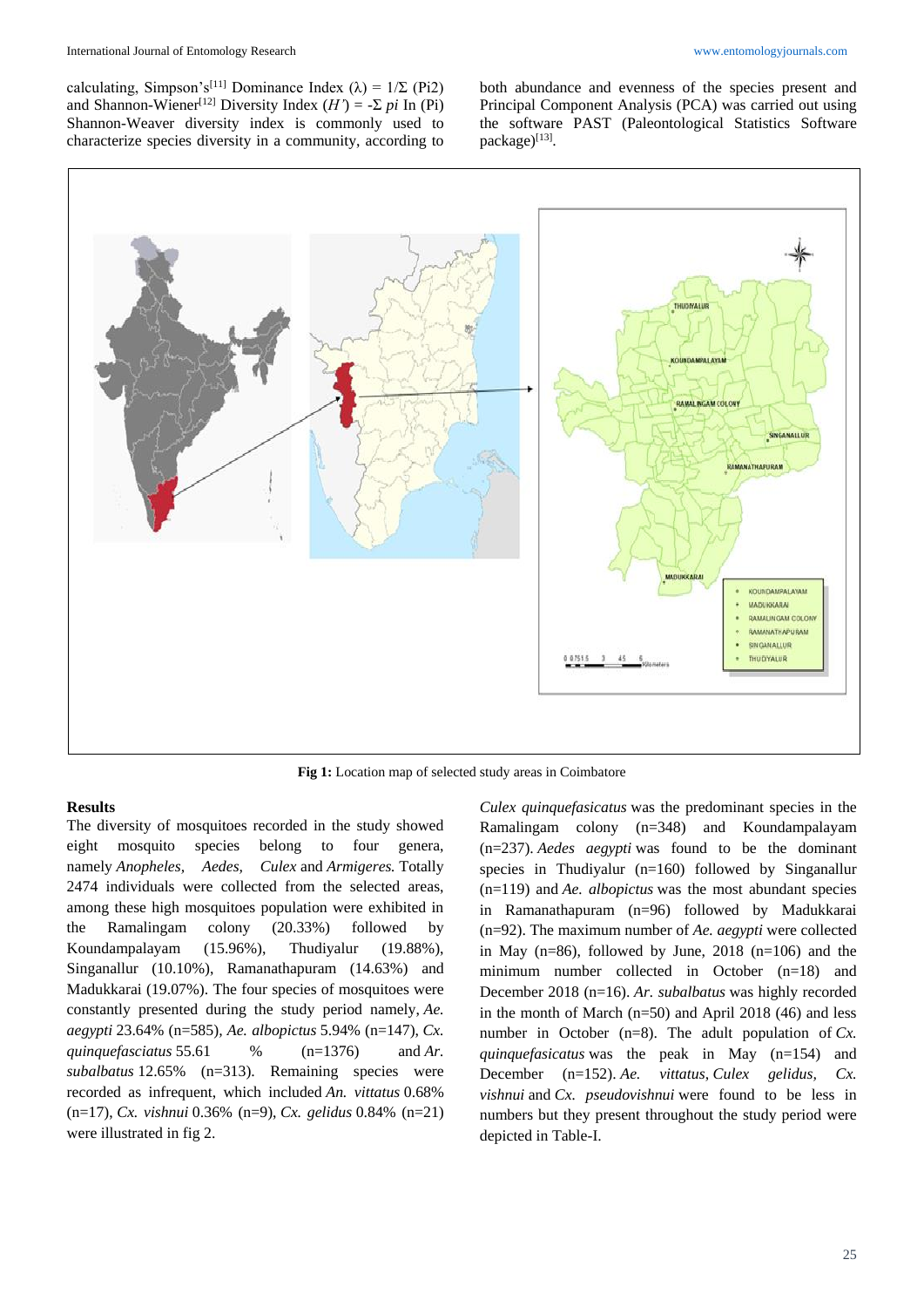

**Fig 2:** Distribution of Mosquitoes in selected areas during January, 2018 – December, 2018

Total mosquito abundance ranged from 6 to 1376. The monthly quantities of rainfall ranged from 0.00 mm to 259 mm, while the mean monthly maximum temperature ranged from 29.96°C to 35°C and minimum temperature ranged from 18.7 to 23.2. The mean monthly relative humidity ranged from 47.33% to 88.00% (Table-II). Mosquito density was maximum recorded in May (n= 280) and June, 2018

(n= 274) was observed the positive relationship between rainfall and abundance of *Aedes* mosquitoes. Less number of mosquitoes were collected in the month October (71) respectively, month-wise collection showed the relationship between Mosquitoes abundance and meteorological parameters (Table- I).

**Table I:** Month wise diversity of mosquitoes recorded in selected area during January, 2018 – December, 2018

| <b>Months</b> | <b>Maximum</b><br>Temperatu<br>re $('C)$ | <b>Minimum</b><br>temperature('C) | <b>Relative</b><br>Humidit<br>y(%) | Rain<br>Fall<br>$(\mathbf{mm})$ | Ae.<br>aegyp<br>ti | Ae.<br>albopictus | Ae.<br>us      | Cx.<br>vittat quinquefasicatu subalbatu gelidu vishnu pseudovishnu<br>S | Ar.<br>s | Cx<br>s  | Cx<br>$\mathbf{r}$ | $Cx$ .       | Tota |
|---------------|------------------------------------------|-----------------------------------|------------------------------------|---------------------------------|--------------------|-------------------|----------------|-------------------------------------------------------------------------|----------|----------|--------------------|--------------|------|
| January       | 30.3                                     | 18.7                              | 66                                 | 2.2                             | 52                 | 3                 | 0              | 106                                                                     | 38       |          |                    | $\Omega$     | 201  |
| February      | 32.4                                     | 19.5                              | 63                                 | $\overline{0}$                  | 39                 | 3                 | $\overline{c}$ | 111                                                                     | 42       | 2        | $\Omega$           |              | 200  |
| March         | 34.3                                     | 22.3                              | 62.5                               | 18.2                            | 26                 | 5                 | $\overline{c}$ | 99                                                                      | 50       | $\Omega$ |                    | $\Omega$     | 183  |
| April         | 35.5                                     | 24.8                              | 71                                 | 45.4                            | 30                 | 3                 |                | 114                                                                     | 46       |          |                    |              | 197  |
| May           | 32.8                                     | 23.5                              | 74.5                               | 259                             | 86                 | 21                | $\overline{c}$ | 154                                                                     | 14       | $\Omega$ |                    | $\mathbf{0}$ | 278  |
| June          | 30.3                                     | 23.7                              | 75.5                               | 54                              | 106                | 39                | $\Omega$       | 114                                                                     | 10       | $\Omega$ | 4                  |              | 274  |
| July          | 30.3                                     | 23.3                              | 74                                 | 73.4                            | 70                 | 26                |                | 136                                                                     | 17       |          | 3                  |              | 255  |
| August        | 30.2                                     | 22.9                              | 74.5                               | 60.4                            | 52                 | 15                | $\Omega$       | 122                                                                     | 19       |          | $\overline{c}$     | $\Omega$     | 211  |
| September     | 32.8                                     | 22.4                              | 70                                 | 115.7                           | 25                 | 3                 | 3              | 98                                                                      | 10       | $\theta$ |                    | $\Omega$     | 140  |
| October       | 30.4                                     | 21.9                              | 75                                 | 151.6                           | 18                 | $\Omega$          | $\Omega$       | 45                                                                      | 8        | $\Omega$ | $\Omega$           | $\Omega$     | 71   |
| November      | 29.1                                     | 21.5                              | 75.5                               | 57.1                            | 49                 | 16                | 3              | 125                                                                     | 25       | 2        | 5                  |              | 226  |
| December      | 30                                       | 20.8                              | 71                                 | 8                               | 32                 | 13                | 3              | 152                                                                     | 34       |          | $\overline{c}$     |              | 238  |
| Total         |                                          |                                   |                                    | 585                             | 147                | 17                | 1376           | 313                                                                     | 9        | 21       | 6                  | 2474         |      |

The highest Simpson's dominance index value of *Cx. quinquefasicatus* 0.3092 and *Ae. aegypti* 0.0558 was recorded. The highest Shannon-Weiner diversity value are recorded as *Ae. aegypti* (0.1480) and *Culex*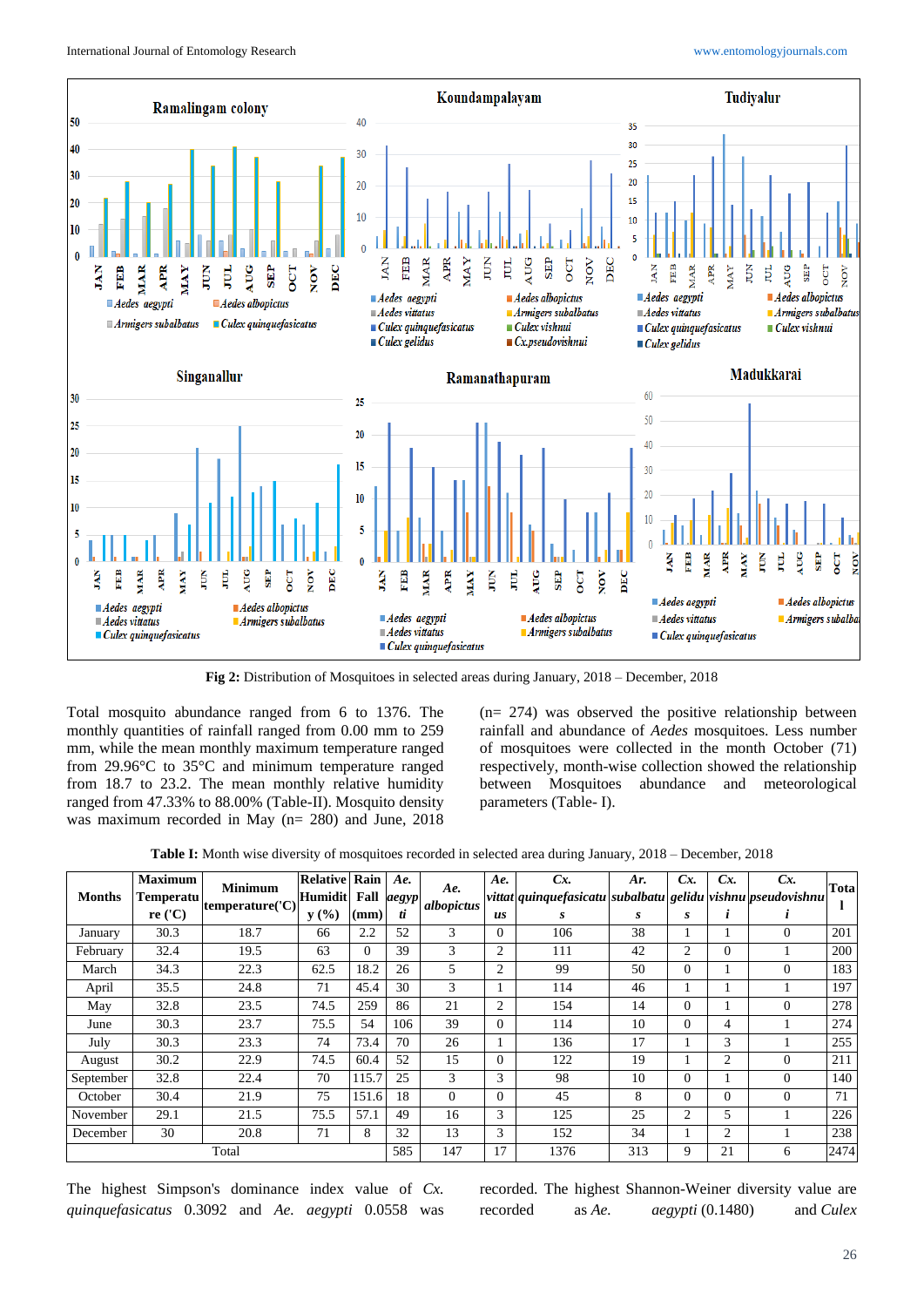*quinquefasciatus* (0.1417) from January 2018 to December, 2018 (Table -II). The least value was recorded as *Cx. pseudovishnui* (0.0062) *and Cx. gelidus* (0.0090). The highest mosquitoes were observed in the Ramalingam colony and the least mosquitoes were observed in the Singanallur study site of Coimbatore district. From this study, it is clear that there are many chances of dengue and chikungunya viral infection spreading in the sampling sites. To study the spatial pattern, three different areas were selected in Coimbatore city.

The principal component analysis to measure the relationship between distributions of mosquito species with different selected areas. The cumulative variance was 85.71% for PC1 and 10.62% for PC2 loading of variables

on species distribution in selected areas (Fig.3)

**Table 2:** Diversity index of the mosquitoes collected from selected areas during the study period (January 2018– December, 2018)

| Name of the<br><b>Mosquitoes</b> | fi   | fi log fi | Pi     | Pi log Pi | <b>Shannon Weiner</b><br><b>Index</b><br>$H = (N \log N - \Sigma f)$<br>log fi/N | <b>Simpson's Index</b><br>$C=\Sigma$ (ni/N)2 |
|----------------------------------|------|-----------|--------|-----------|----------------------------------------------------------------------------------|----------------------------------------------|
| Ae. aegypti                      | 585  | 1618.78   | 0.2364 | $-0.1480$ | 0.1480                                                                           | 0.0558                                       |
| Ae, albopictus                   | 147  | 318.59    | 0.0594 | $-0.0728$ | 0.0728                                                                           | 0.0035                                       |
| Ae. vittatus                     | 17   | 20.93     | 0.0068 | $-0.0147$ | 0.0147                                                                           | 0.0000                                       |
| Ar. subalbatus                   | 313  | 781.10    | 0.1265 | $-0.1135$ | 0.1135                                                                           | 0.0160                                       |
| Cx. quinquefasicatus             | 1376 | 4318.73   | 0.5561 | $-0.1417$ | 0.1417                                                                           | 0.3092                                       |
| Cx. vishmui                      | 21   | 27.76     | 0.0084 | $-0.0174$ | 0.0174                                                                           | 0.000                                        |
| Culex gelidus                    | 9    | 8.58      | 0.0036 | $-0.0090$ | 0.0090                                                                           | 0.000                                        |
| Cx. pseudovishmui                | 6    | 4.66      | 0.0024 | $-.0062$  | 0.0062                                                                           | 0.000                                        |
| <b>Total</b>                     | 2474 | 7099.13   | 0.9996 | $-0.5233$ | 0.5233                                                                           | 0.3845                                       |

fi: Abundance of species; *N*: Total number of individuals; Pi: Proportion of individuals found in the species; In*:* The natural (Naperian) logarithms (loge);  $(ni/N)2 = (Pi)2$ .



**Fig 3:** Principal component analysis showed the abundance of mosquitoes in selected Sampling site

#### **Discussion**

The present study was conducted to indicate the prevalent mosquito vectors and their distribution in selected areas of Coimbatore. The survey revealed the prevalence of eight mosquito species namely, *Ae. aegypti, Ae. albopictus, Ae. vittatus, Armigeres subalbatus, Cx. quinquefasciatus*, *Cx. vishnui, Cx. pseudovishnui,* and *Cx. gelidus*. The results highlight the potential risk of vector-borne diseases in the selected areas. Wild species breed in rock holes and tree holes in forest areas, but due to deforestation, these mosquitoes now adapted to breed in discarded tires in many parts of India [14]. Among the genus *Culex*, the *Cx. vishnui* is zoophilic and outdoor resting and is considered a JE vector in India, Malaysia and Taiwan and widely distributed in rural areas [15].

Culex species prefer to live in sewage canals, ditches, cattle sheds, rice fields and open drainage systems at outdoor habitats. In the present study, *Cx. quinquefasciatus* was recorded as the dominant species and they are the principal vector of bancroftian filariasis. The lack of adequate wastewater disposal and poor sanitation provides a rich source of this mosquito's breeding places. This mosquito was abundant throughout the study period, being the main species collected in the dry season. These results are also consistent with several [16, 17]. Skovmand *et al.* [18] have revealed that *Cx. quinquefasciatus* is more common in urban areas and also considered the most dominant species in almost all cities in West Africa.

Mosquito abundance varied during the study period in response to prevailing weather conditions. Since insect vectors are poikilothermic and subject to the fluctuating effects of abiotic factors in their environment, of which weather is significant <sup>[19]</sup>. Increased rainfall promotes favorable habitats for developing insect vectors, particularly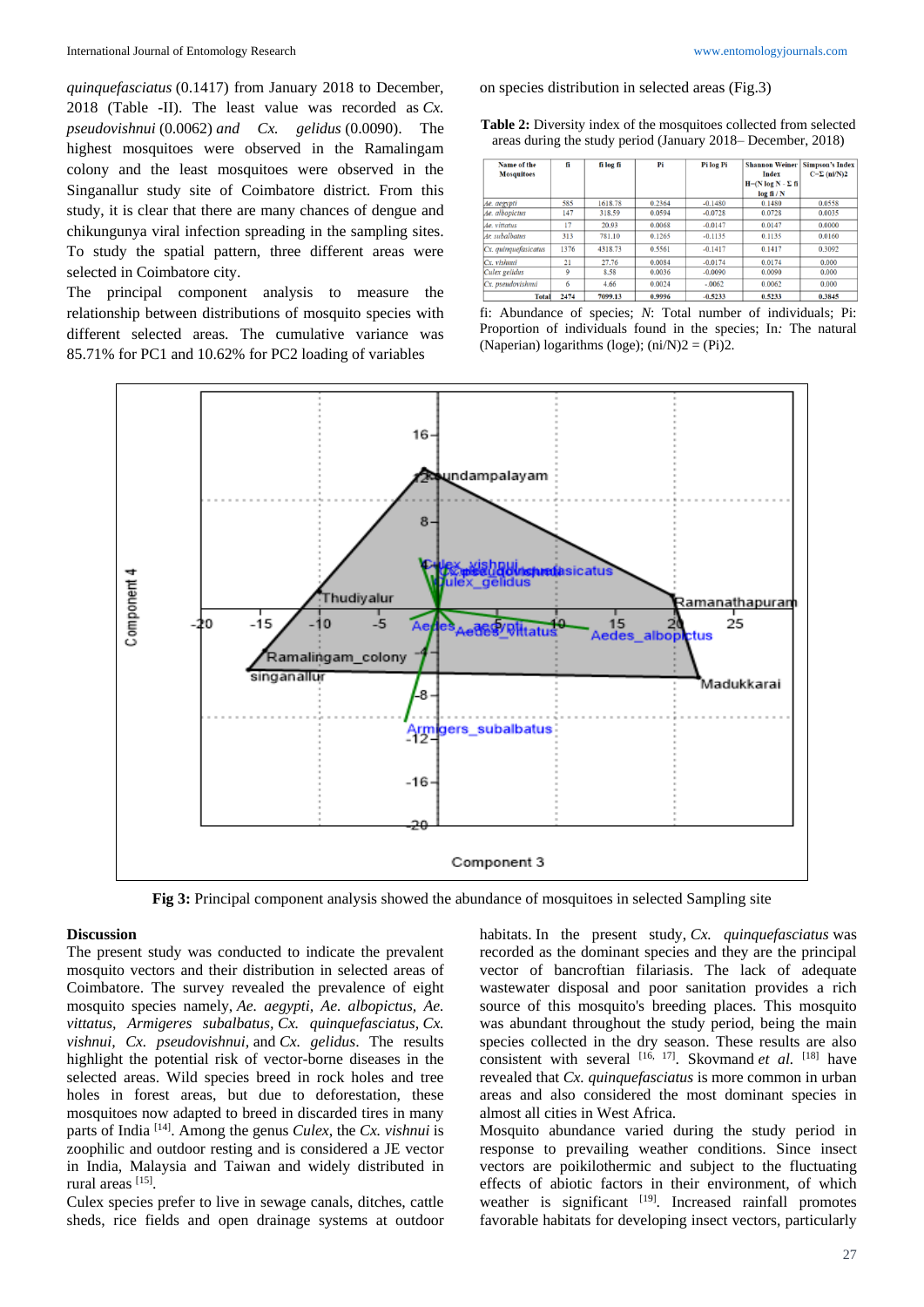the larval stage <sup>[20]</sup>, thus favoring population growth <sup>[21]</sup>. In our study, the highest mosquito abundance was recorded during the month of May with the highest rainfall. A similar finding was reported in the study of Uttah *et al*. [22] in Imo State, Nigeria, where a decline in mosquito abundance was found in the months with the highest rainfall during the first year of their study. However, the highest abundance of mosquitoes was recorded during the month, with the highest rainfall in the second year of their study. Ravikumar *et al.* [23] reported that the maximum number of dengue vector *Ae. aegypti* and *Ae. albopictus* are recorded at Mettupalayam during pre-monsoon and post-monsoon season. Similar results were found in the present study, *Ae. aegypti* and *Ae. albopictus* was recorded during the Premonsoon and post-monsoon seasons.

Temperature is also an essential factor in the dynamics of mosquito populations. An increase in environmental temperature has been observed to causes a decrease in mosquito generation time, longevity and life expectancy. It increases the growth rate of vector populations and decreases the extrinsic incubation period and increases the pathogen transmission period's length [20]. In the present study, the mosquitoes were present throughout the year, but some species may available during the seasons. Pascual *et al.* <sup>[24]</sup> support our studies, and the climate-driven response temperature-dependent population dynamic model temperature-dependent population dynamic model demonstrates a slight change in mean temperature increase in mosquito abundance.

Urbanization is a continuous process in developing countries like India, which has naturally led to population aggregation. Due to rapid industrialization, large numbers of laborers migrate from rural to urban areas searching for job opportunities. It has resulted in the development of many slums with no proper sanitary and wastewater disposal arrangements. Due to unplanned town expansion, the peripheral areas of towns bordering villages have become semi-urbanized and this process continues unchecked. The results are environmental changes, including the creation of water bodies highly conductive to breed mosquitoes. The increasing breeding potential at these ubiquitous mosquitoes can thus be attributed to the development process [25, 26].

Several studies suggest that the lower the biodiversity, the higher the potential of transmission of diseases. The decline of biodiversity might lead to a faster rate of emergence and re-emergence of infectious diseases and therefore, the infection of a more significant proportion of the human population [27, 28]. Changes in the land use pattern, deforestation, and rapid urbanization result in the proliferation of vector species, thereby promoting infectious disease transmission [29, 30].

In the present study, mosquitoes spatial relative abundance shows that *Cx. quinquefasciatus* is the most abundant mosquito species independently of location. *Ae. aegypti* were predominant in Thudiyalur and Singanallur. Aedes albopictus was abundant in Ramanathapuram. *Ar. subalbatus* were dominant in the Ramalingam colony, respectively. Information on mosquito abundance can help to identify areas at higher risk of disease transmission. These findings warn local health authorities to initiate better surveillance of vector species to prevent their prolife.

### **Conclusion**

In total, four genera of mosquitoes, *Culex, Aedes, Anopheles, Armigeres,* were collected during our study. These genera were composed of eight mosquitoes species, *Culex quinquefasciatus, Aedes aegypti* and *Armigeres subalbatus* being the most abundant. *Culex* was the most frequent and abundant mosquito genus reported in the city independently of season and location. Adequate knowledge of the diversity of mosquito population, preferential habitat selection of vector species, and their distribution will help evolve a suitable strategy to control the mosquito population, thereby preventing mosquito-borne diseases dengue, malaria and Chikungunya, etc. The current study was carried out only in selected areas and recommends further studies to be carried out to explore the remaining areas of Coimbatore city for a detailed checklist of mosquito composition.

### **Reference**

- 1. Knight KL, Stone A. A catalog of the mosquitoes of the world (Diptera: Culicidae). Second edition. Thomas Say Foundation,1977:6:1-611.
- 2. Service MW. Mosquito ecology: field sampling methods. 2nd Edition. Elsevier Applied Science, London and New York, 1993.
- 3. Ryan P, Lyons S, Alsemgeest D, Thomas P, Kay B. Spatial statistical analysis of adult mosquito Diptera: Culicidae counts: an example using light trap data, in Redland Shire, Southeastern Queensland, Australia. Journal of Medical Entomology,2004:41:1143-1154.
- 4. Reuban R. A report on mosquitoes collected in the Krishna Godavari delta, Andhra Pradesh. Indian Journal of Medical Research,1978:68:603-609.
- 5. Santos FD, Forbes K, Moita, R. Climate change in Portugal. Scenarios, impacts, and adaptation measures. SIAM Project, Gradiva, Lisbon, Portugal, 2002.
- 6. Kumar R, Kamal S, Patnaik SK, Sharma RC. Breeding habitats and larval indices of *Aedes aegypti* (L) in residential areas of Rajahmundry town, Andhra Pradesh. Journal of Communicable Diseases,2002:34(1):50-58.
- 7. Ramesh Kumar K, Nattuthurai N. Diversity of mosquito fauna in three selected sites of athoor taluk, Dindigul district, Tamil Nadu. Elixir Bio Diver,2011:38:4057-4059.
- 8. Borah R, Kalita MC, Kar A, Talukdar AK. Larvicidal efficacy of *Toddaliaasiatica* Linn. Lam against two mosquito vectors *Aedes aegypti* and *Culex quinquefasciatus*. African Journal of Biotechnology,2010:9(16):2527- 2530.
- 9. Christophers SR. The Fauna of British India including Ceylon and Burma. Vol. IV. S London, UK: Taylor and Francis, 1933, 1-360.
- 10. Barraud PJ. The Fauna of British India including Ceylon and Burma. Vol. 5. London, UK: Taylor and Francis, 1934, 1-463.
- 11. Simpson EH. Species diversity and its measurement, *Nature*,1949:163:688.
- 12. Shannon CE. Weiner W. The Mathematical Theory of Communication. University of Illinois Press. Urbana,1949:3:12-25.
- 13. Hammer O, Harper DAT, Ryan PD. PAST: Paleontological statistics software package for education and data analysis. Palaeontologia Electronica,2001:4(1):9.
- 14. Baskara Rao B, Biju George. Breeding patterns of *Aedes stegomyia albopictus* in peri-urban areas of